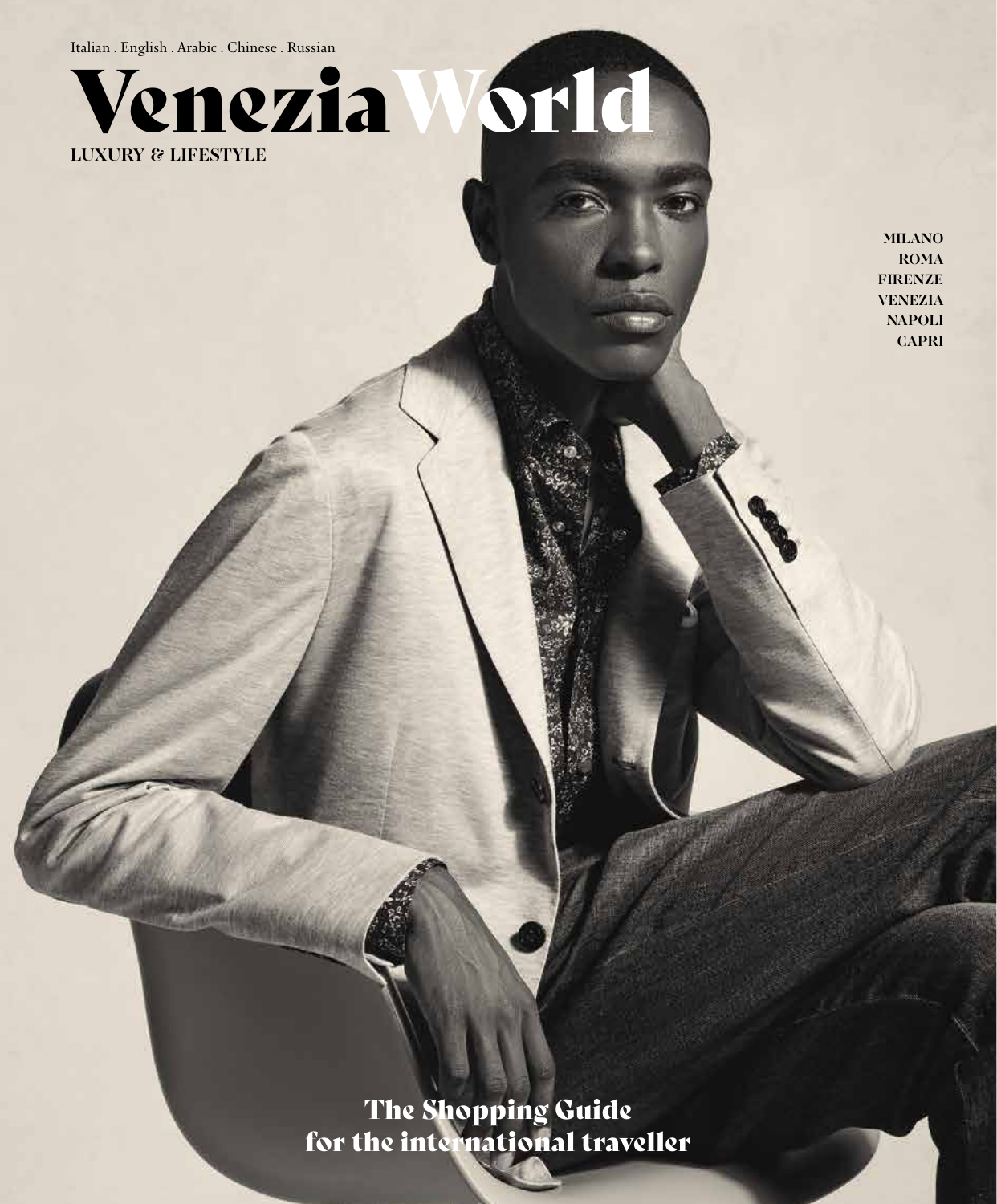## **Rossella Esposito © Contini Art Gallery** CONTEMPORARY ART

## LE COLLETTIVE DELLA GALLERIA D'ARTE CONTINI A VENEZIA



Nella foto: allestimento delle opere di Igor Mitoraj

孔蒂尼美术馆举办的群展以艺术的力量 和鲜艳的色彩,温暖了威尼斯寒冷的冬 日。位于 Calle Larga XXII Marzo 2288 号 的画廊吸纳了众多国际艺术家, 使他们 的作品不断进行相互对话。Igor Mitoraj、 Manolo Valdés, Park Eun Sun, Pablo Atchugarry、Julio Larraz、Mario Arlati 和 Carla Tolomeo 只是其中一些广受赞誉 的艺术家。

تضفى المعارض الجماعية التى ينظمها معرض كونتيني للفنون الدفء على أيام الشتاء الباردة في البندقية بقوة الفن وحبوية ألوانها يستضبف المعرض في Calle Larga XXII Marzo 2288 العديد من الفنانين العالميين، الذين تجر ي أعمالهم في حوار مستمر مع بعضهم البعض إيغور ميتوراي، ومانولو فالديس، وبارك إيون صن، وبابلو أنشوجاري، وجوليو لاراز، وماريو أرلاتي، وكارلا تولوميو هم مجرد بعض الفنانين الذين يستحقون الإعجاب

La potenza dell'arte e la vivacità dei suoi colori riscaldano le fredde giornate d'inverno a Venezia tramite le collettive organizzate dalla Galleria d'Arte Contini. La sede espositiva di Venezia in Calle Larga XXII Marzo 2288 ospita molteplici artisti internazionali, le cui opere sono in continuo dialogo fra loro. Tra essi, fgurano il polacco Igor Mitoraj, le cui sculture in bronzo e marmo sono ispirate alla classicità, al mito e alle rovine archeologiche; lo spagnolo Manolo Valdés, le cui opere richiamano apertamente la tradizione pittorica occidentale in chiave contemporanea; il coreano Park Eun Sun, fautore di sculture che si sviluppano in forme geometriche sinuose ed ascendenti.

Altri artisti di rilievo esposti sono l'uruguaiano Pablo Atchugarry, che con la sua delicata manualità trasforma i levigati marmi e i vivaci bronzi in sculture dal forte impatto emotivo, e il cubano Julio Larraz con i suoi oli intensi dai richiami surrealisti. Presso la sede espositiva in Calle Larga XXII Marzo 2414, fno ad Aprile 2022, sarà possibile ammirare la mostra "Arte e Materia", dedicata a due talentuosi artisti italiani, afermatisi nel panorama contemporaneo: Mario Arlati e Carla Tolomeo. L'esposizione si snoda in un susseguirsi di opere originalissime dal forte impatto visivo ed emotivo. Arlati e Tolomeo condividono la volontà di reinterpretare forme e sfumature della natura che li circonda, plasmando opere incorporando materiali di recupero e adoperando un linguaggio innovativo e coinvolgente.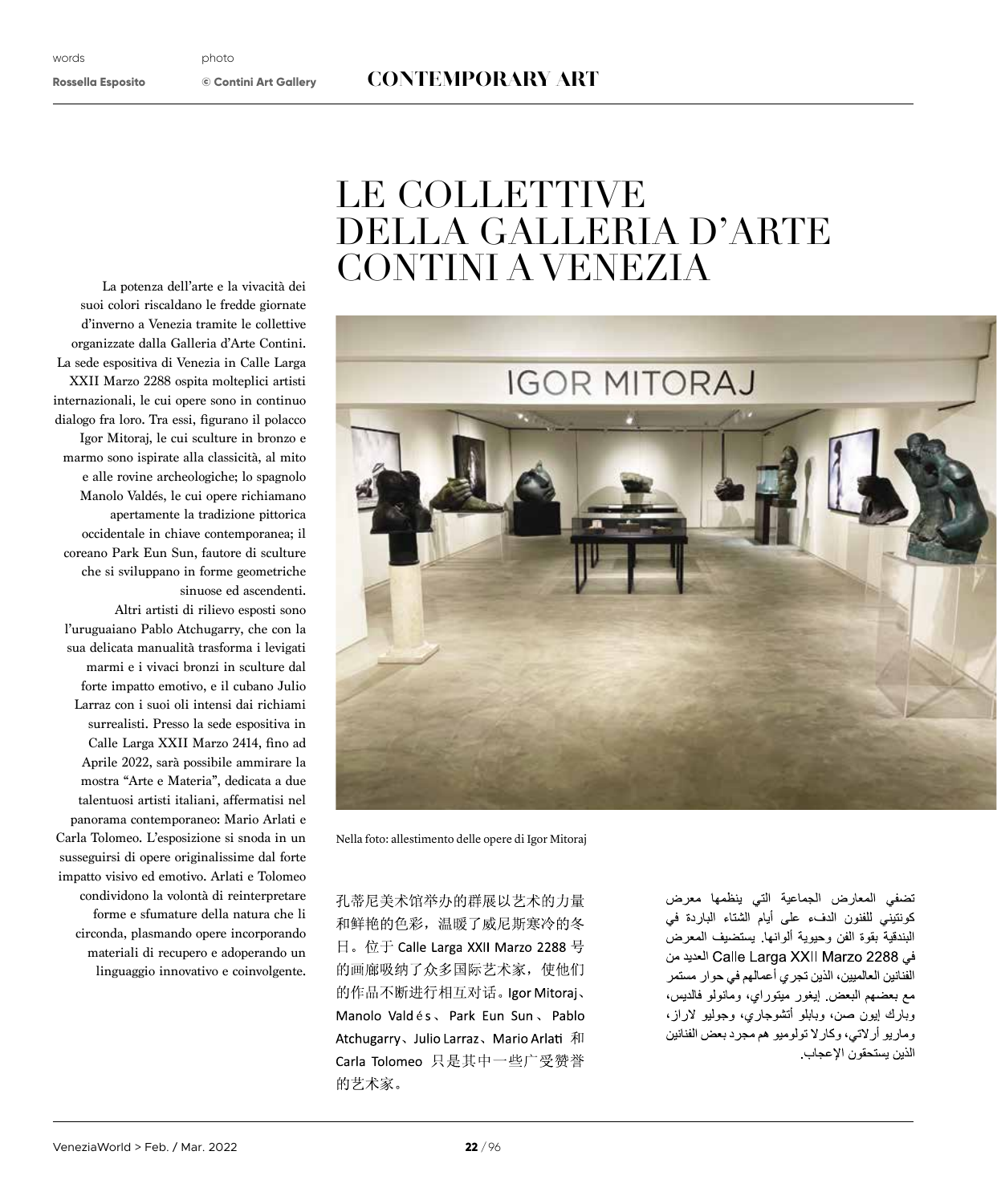



Dall'alto: allestimento Galleria di Venezia, piano terra. Opere di Pablo Atchugarry, Manolo Valdés e Fernando Botero

Allestimento opere di Pablo Atchugarry e Julio Larraz

## **THE COLLECTIVES OF THE CONTINI ART GALLERY IN VENICE**

*The power of art and the liveliness of its colors warm up the cold winter days in Venice through the group exhibitions organized by the Contini Art Gallery. The Venice exhibition venue in Calle Larga XXII Marzo 2288 hosts many international artists, whose works are in continuous dialogue with each other. Among them are the Polish Igor Mitoraj, whose bronze and marble sculptures are inspired by classicism, myth and archaeological ruins; the Spaniard Manolo Valdés, whose works openly recall the Western pictorial tradition in a contemporary key; the Korean Park Eun Sun, a proponent of sculptures that develop in sinuous and ascending geometric shapes. Other prominent artists on display are the Uruguayan Pablo Atchugarry, who with his delicate dexterity transforms the polished marble and lively bronzes into sculptures with a strong emotional impact, and the Cuban Julio Larraz with his intense oils with surrealist references. At the exhibition venue in Calle Larga XXII Marzo 2414, until April 2022, it will be possible to admire the exhibition "Arte e Materia", dedicated to two talented Italian artists, who have established themselves in the contemporary scene: Mario Arlati and Carla Tolomeo. The exhibition unfolds in a succession of highly original works with a strong visual and emotional impact. Arlati and Tolomeo share the desire to reinterpret forms and shades of the nature that surrounds them, shaping works by incorporating recycled materials and using an innovative and* 

Художественная галерея Контини проводит групповые выставки, благодаря которым холодные зимние дни в Венеции согреты силой искусства и украшены живостью его красок. Галерея на Calle Larga XXII Marzo 2288 — это дом для многих художников со всего мира. Несмотря на такое многообразие индивидуальных стилей, их работы не соперничают, а дополняют другу друга, находясь в постоянном творческом диалоге. Игорь Миторай, Маноло Вальдес, Пак Юнь-сан, Пабло Атчугарри, Хулио Ларрас, Марио Арлати и Карла Толомео — лишь некоторые из художников, восхитительные работы которых выставлены в залах галереи.

*engaging language.*